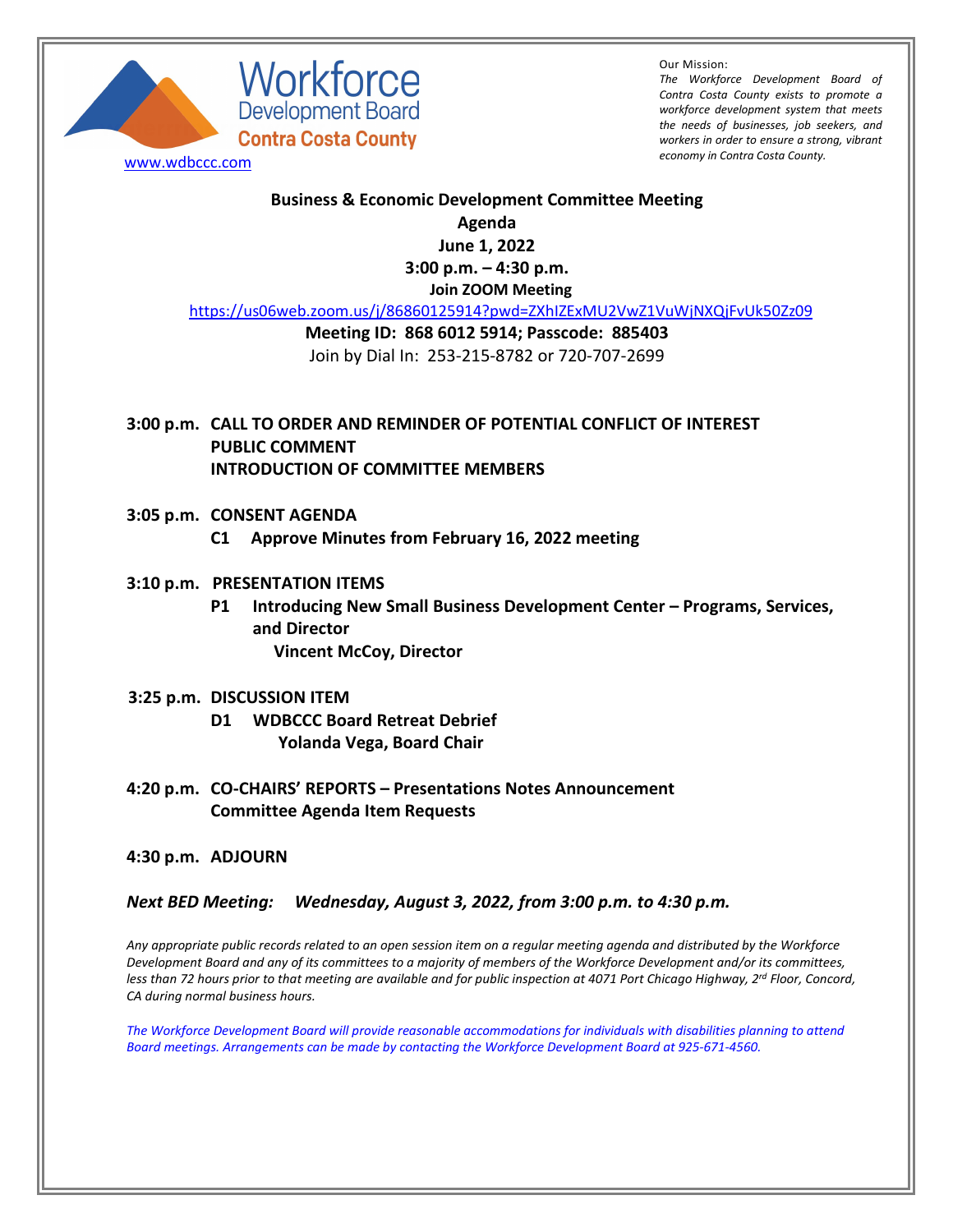# WORKFORCE DEVELOPMENT BOARD (WDB) OF CONTRA COSTA COUNTY BUSINESS & ECONOMIC DEVELOPMENT (BED) COMMITTEE CHARTER

| <b>Charter Element</b>         | <b>Charter Agreement Information</b>                                                                                                                                                                                                                                                                                                                                                                                                                                                                                                                                                                                                                                                                                                                                                                                                                                                                                                                                                                                                                                                                                                                                                                                                                                                                                                                            |
|--------------------------------|-----------------------------------------------------------------------------------------------------------------------------------------------------------------------------------------------------------------------------------------------------------------------------------------------------------------------------------------------------------------------------------------------------------------------------------------------------------------------------------------------------------------------------------------------------------------------------------------------------------------------------------------------------------------------------------------------------------------------------------------------------------------------------------------------------------------------------------------------------------------------------------------------------------------------------------------------------------------------------------------------------------------------------------------------------------------------------------------------------------------------------------------------------------------------------------------------------------------------------------------------------------------------------------------------------------------------------------------------------------------|
| <b>Business Objective</b>      | The primary objective of the Business & Economic Development (BED) Committee is to meet the<br>workforce needs of high-demand sectors of the local and regional economies.                                                                                                                                                                                                                                                                                                                                                                                                                                                                                                                                                                                                                                                                                                                                                                                                                                                                                                                                                                                                                                                                                                                                                                                      |
| <b>Case for Action</b>         | As we advance our work toward realizing our vision for creating shared opportunity and economic<br>prosperity, a number of key factors drive our work:<br>• Good jobs in today's economy and labor market require workers to have a growing level of<br>knowledge and skill in order to compete for them;<br>The employment gap is widening between those with higher levels of education and credentials and<br>those who lack them;<br>Jobs are growing at both the high-skill and low-skill end of the labor market, while growth of<br>"middle skill" jobs has been lagging; however, the retirement of baby boomers from the labor force<br>will create openings in nearly every industry and occupation;<br>The incoming workforce does not have the education and skill-sets needed to perform many of<br>$\bullet$<br>these jobs, as manifested by a continued lag in the educational attainment levels of young people<br>(although beginning to show some signs of improvement, student preparedness for post-secondary<br>education remains very low); and<br>The difference between supply and demand indicates that there is a "skills gap" between what most<br>workers have to offer and what businesses need, creating the urgency to develop and support new<br>strategies that can better equip and train people for jobs in today's economy. |
| <b>Requirements</b>            | The BED Committee will:<br>Analyze and understand trends in order to respond to business needs<br>$\bullet$<br>Bring industry and education together to address workforce needs in priority sectors<br>$\bullet$<br>Collaborate with industry and education partners to develop solutions for workers to acquire<br>essential skills in high-growth, high-demand sectors<br>Work with WDB partners to develop an array of innovative workforce services supports<br>$\bullet$<br>Support development and evolution of regional workforce and economic development networks to<br>address workforce education and training priorities                                                                                                                                                                                                                                                                                                                                                                                                                                                                                                                                                                                                                                                                                                                            |
| <b>Boundaries / Guidelines</b> | The BED Committee advises and influences the direction and implementation of business services<br>strategies as outlined the WDB 2021-2024 Strategic Plan, including playing an advisory role to the<br>Contra Costa Small Business Development Center (SBDC).                                                                                                                                                                                                                                                                                                                                                                                                                                                                                                                                                                                                                                                                                                                                                                                                                                                                                                                                                                                                                                                                                                  |
| <b>Team Membership</b>         | The BED Committee brings together leaders from business, economic development, education, labor,<br>community-based organizations, and the public sector. The BED Committee co-chairs are members of<br>the WDB Executive Committee and all members of the BED Committee hold a seat on the Workforce<br>Development Board. The BED Committee and the WDB work on behalf of the Contra Costa County<br>Board of Supervisors and the businesses and residents of Contra Costa County.<br>The WDB and the BED committee often draw upon the knowledge and expertise of other individuals<br>and organizations that are not members of the WDB and occasionally form Ad Hoc committees to do<br>work.                                                                                                                                                                                                                                                                                                                                                                                                                                                                                                                                                                                                                                                              |
| <b>Timing</b>                  | The work of the BED Committee is aligned with the timeline of the WDB's 2021-2024 Strategic Plan.                                                                                                                                                                                                                                                                                                                                                                                                                                                                                                                                                                                                                                                                                                                                                                                                                                                                                                                                                                                                                                                                                                                                                                                                                                                               |
| <b>Resources</b>               | The WDB and the BED Committee provide and/or support convening and networking functions that<br>draw together a wide spectrum of stakeholders that contribute to the health of the local economy and<br>prepare residents for effective participation in the workforce. These include local and regional<br>businesses, economic development experts and organizations, public agencies, education, labor, and<br>community-based organizations.                                                                                                                                                                                                                                                                                                                                                                                                                                                                                                                                                                                                                                                                                                                                                                                                                                                                                                                |
| <b>Review Process</b>          | The WDB and the BED Committee provide and/or support convening and networking functions that<br>draw together a wide spectrum of stakeholders that contribute to the health of the local economy and<br>prepare residents for effective participation in the workforce. These include local and regional<br>businesses, economic development experts and organizations, public agencies, education, labor, and<br>community-based organizations.                                                                                                                                                                                                                                                                                                                                                                                                                                                                                                                                                                                                                                                                                                                                                                                                                                                                                                                |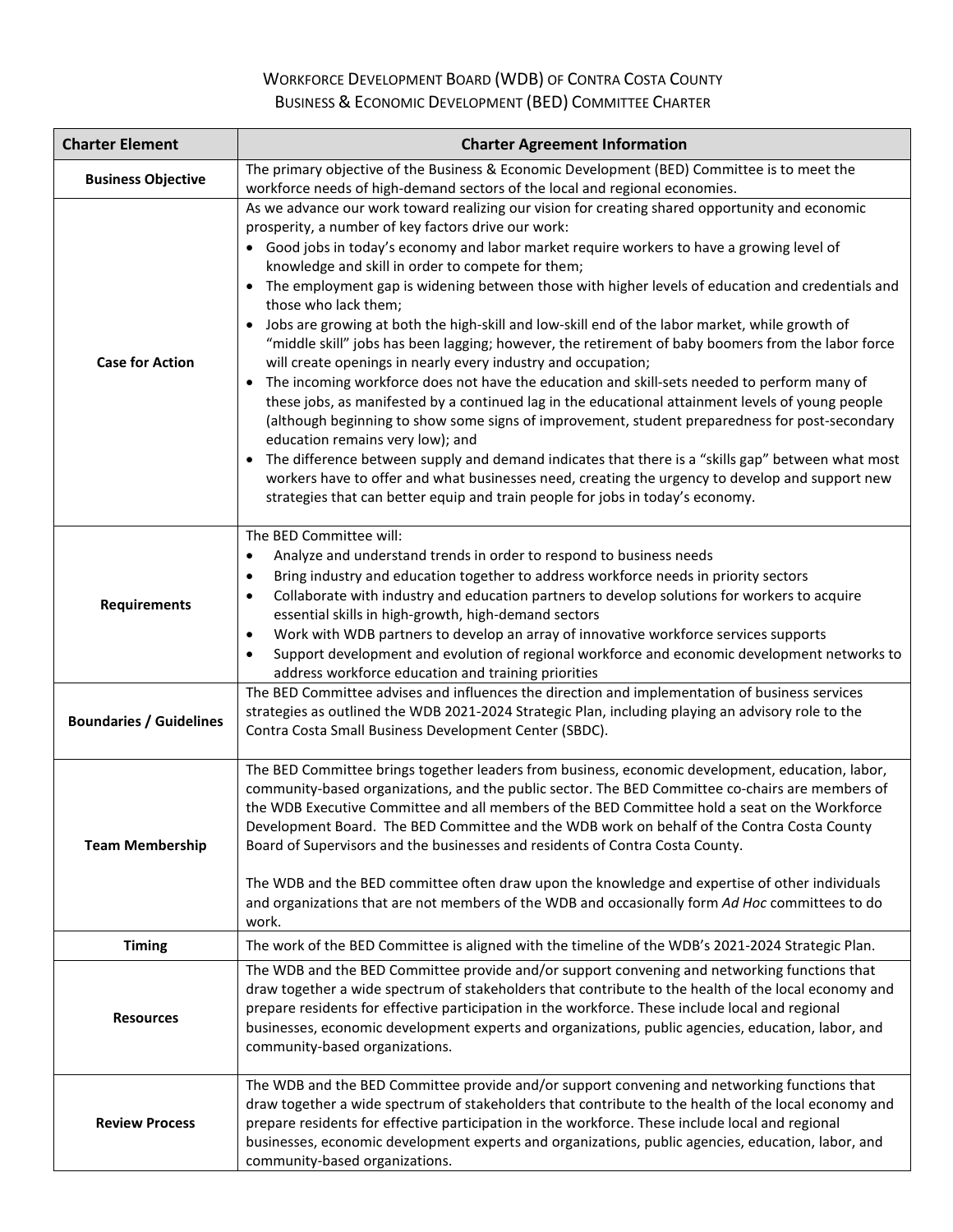

#### **BUSINESS & ECONOMIC DEVELOPMENT COMMITTEE MINUTES**

Wednesday, February 16, 2022

The Business & Economic Development (BED) Committee met on Wednesday, February 16, 2022 via a Zoom meeting. The meeting began at 3:07pm with the first presentation.

#### **PRESENTATION ITEMS**

## **P1 City of Pittsburg Economic Development Presentation Jordan Davis, Director of Community & Economic Development Derek Hull, Economic Development Manager**

Jordan Davis began working for the City of Pittsburg 7 years ago in the Planning Department, then moved to Assistant to the City Manager.

- The City of Pittsburg Economic Development Strategic Plan was scheduled for discussion on March 16, 2020, the first day the Governor announced Covid guidelines and shut downs.
- Consequently, the subsequent 2 years were spent refining the plan with stakeholders, to ensure it will work with other planning efforts. In house staff prepared the plan focusing on actionable items, so does not end up sitting on a shelf, but is fluid & flexible with cross departmental implementation, and will overlap with city goals.
- **The City Council's 4 Economic Development Goals**:
	- 1. Develop an Economic Development Strategic Plan
	- 2. Foster a business climate competitive with other regional cities, while supporting existing businesses and attracting new businesses
	- 3. Identify trends in employment needs and skill development, to scale up workforce and prepare residents for job opportunities; Workforce Development Board of Contra Costa County (WDBCCC) would play a role to help implement this goal
	- 4. Identify strategies for bringing additional commercial and job opportunities to underutilized areas; WDBCCC would again play a key role as many businesses struggling to find employees
- **Target Industries**: Green Energy; Autonomous Technology; Advanced Manufacturing; Food Production Distribution; Food Tech; Logistics (Suppliers); Sports Tourism
- **Assets and Opportunities**: Pittsburg Power Company (PPC); Waterfront/Trust Land Use Plan; BART/proximity to job centers; Infrastructure; Neighboring businesses; Availability and cost of land; LMC Partnership; Future recreation center
- **Objectives/Implementation Strategies Broken Down**:
	- $\triangleright$  Business retention & support How to keep businesses and make Pittsburg a great place to operate
	- $\triangleright$  Business attraction How to grow, bring jobs and opportunities
	- Strategy, outreach & review How to prioritize, analyze & gather feedback
- **Biggest Challenges are Funding and Staffing**: American Rescue Plan Act (ARPA); Enhanced Infrastructure Finance District (EIFD); General Fund; Measure M; Business Improvement District; Grants; Dedicated staff

They have not had a dedicated Economic Development department. In 2021 recruited for and recently hired Derek Hull to implement the plan, who has over 25 yearsin planning and economic development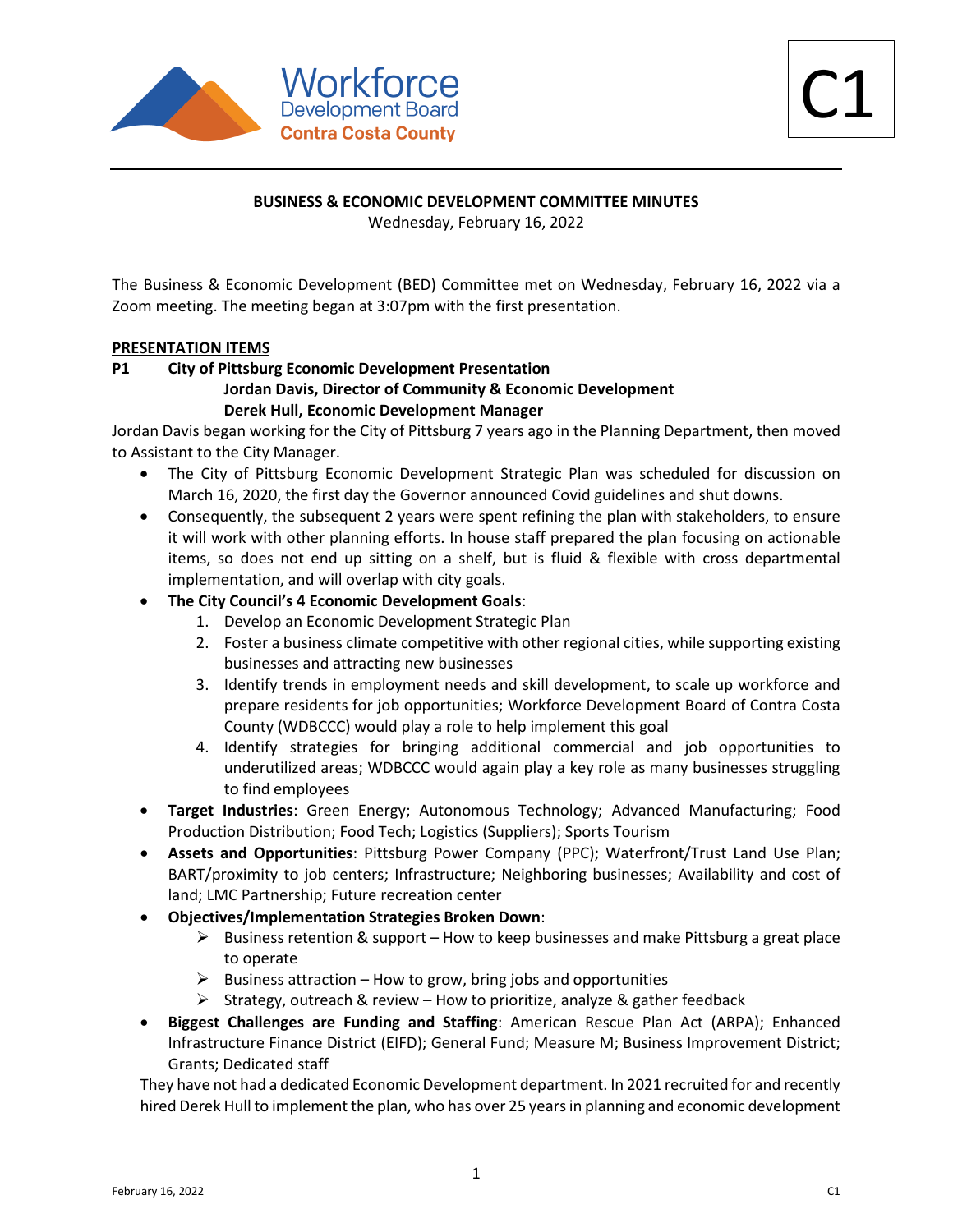experience. Without having someone to implement the plan, it is just a bunch of words on paper. Before starting with the City of Pittsburg, Derek had his own lists of vision and goals. Some things identified in the strategic plan were on his list, being in sync with what they want to achieve.

- **Programs, Projects and Activities**:
	- o **Short Term (1 – 12 months)**: Small Business Welcome Packet/Business of the Month; Pittsburg Business Directory; Economic Development Speaker Series; Est. Revolving Loan Fund; Pittsburg Branding Strategy; Vacant Commercial Support Program; Business Assessment Survey
	- o **Mid Term (1 – 4 Years)**: Parking Audit; International Council of Shopping Centers (ICSC) Retail Initiative; Special Plans – Old Town/Marina/Industrial Waterfront; Creation of Enhanced Infrastructure Financing District (EIFD); Transit Oriented Developments – BART Stations; Creative Arts District; Regional Ferry Service; Sports Tourism; Amtrak Pittsburg Station Study
	- o **Long Term (5 – 10 Years)**: Infrastructure Improvements; Phased Development of Bay Walk Project; Stoneman Park Redevelopment; Development Sites – Civic Center and Railroad; Pittsburg Industrial Park (Garcia Corridor); Century Plaza/Delta Gateway Shopping Center; Pittsburg Power Company

## **Questions and Comments:**

- Seafood Festival held by Brentwood Chamber was cancelled due to Covid but coming back this Fall.
- Regional Ferry Service envision not just going to San Francisco or Oakland, but all of the bay area, even to Napa with shuttle services.

## **P2 Micro-Easy Vocational Institute Kola Onafowode, Founder and CEO**

Micro-Easy helps students acquire skills for in demand jobs. Most of their students are minorities. Kola has been working with WDBCCC with West County re-entry clients. San Pablo Economic Development Corporation has also worked with Micro-Easy with people facing some of highest barriersin getting placed and needing flexibility.

- In business for 22 years providing training in Information Technology (IT) services which will provide a doorway out of poverty.
- Focus on providing computer skills and job placement assistance. Their alumni and small business employers help get people hired.
- One goal is to be a technical hub for small businesses since many cannot afford technical services. Graduates will also be able to gain experience.
- Another goal is to expand statewide and provide instructor lead virtual training.

## **Questions and Comments:**

- Contra Costa needs more people trained in technology and create a pipeline especially for populations who need it, like re-entry clients.
- Try to connect with Kaiser Permanente Pleasanton I.T. to see about creating any pipelines.
- Program set up small classes with 10 to 15 students. This year classes start monthly.
- They do a knowledge survey to place students in classes at the level they are at, not just start them at the beginning.
- They are aiming to start an Information Communication Technology (ICT) apprenticeship for their students.

Co-Chair Kwame Reed called the meeting to order at 4:00pm, and reminded everyone of potential conflicts of interest.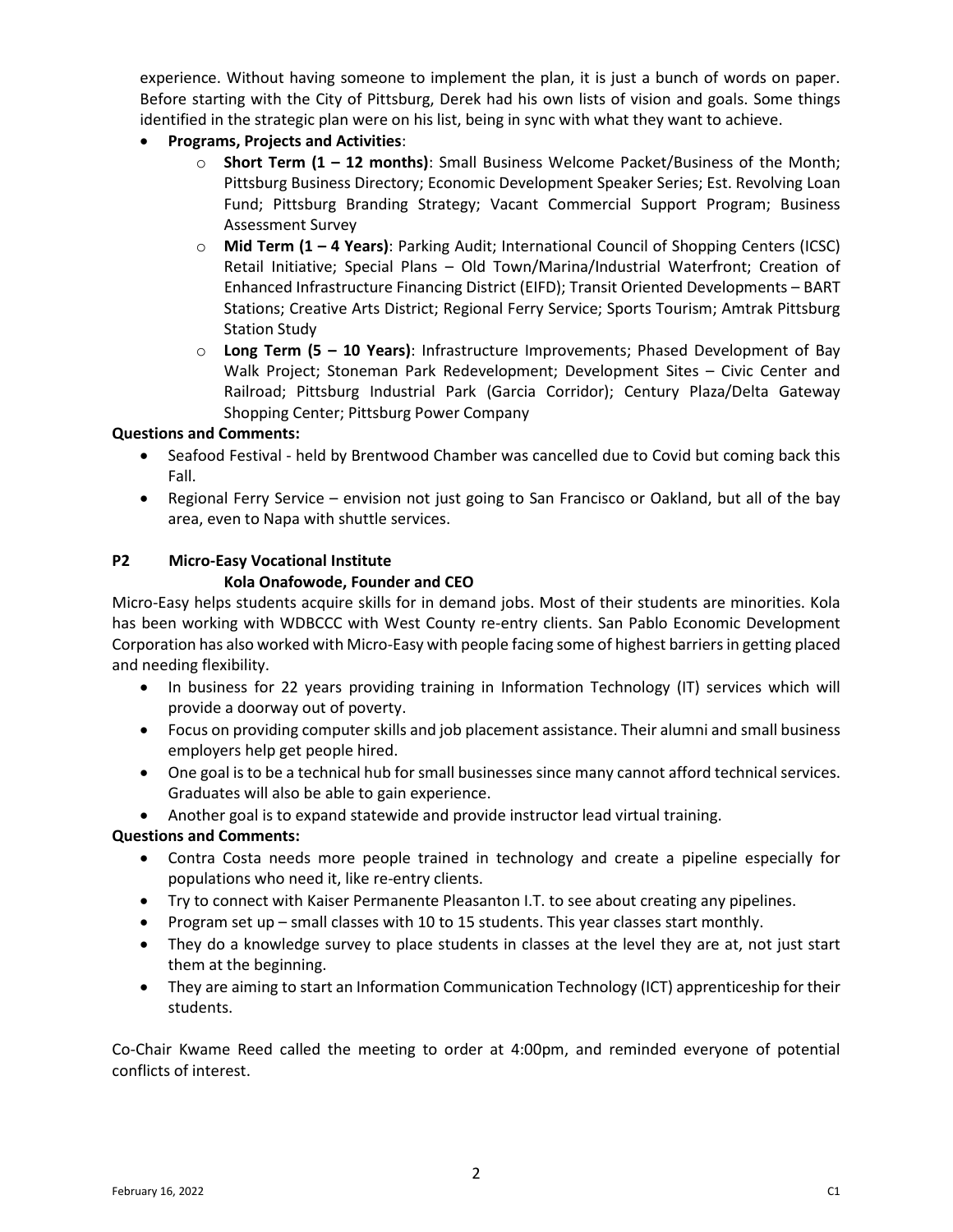## **ATTENDANCE**

MEMBERS PRESENT: Kwame Reed, Stephanie Rivera, Carolina Herrera, Kelly Schelin, Leslay Choy, Richard Johnson, Yolanda Vega

MEMBERS ABSENT: Corry Kennedy, Joshua Aldrich, Monica McGee (Excused), Terrence Cole, Terry Curley (Excused)

OTHERS PRESENT: Douglas Lezamita (Board Member), Derek Hull, Jordan Davis, Kola Onafowode, G. Vittoria Abbate, Bob Redlo, Loretta Bisio, Joe Erby

WDBCCC STAFF PRESENT: Tamia Brown, Patience Ofodu, Charles Brown III, Jed Silver, Verneda Clapp, Patricia Conley

#### **CONSENT ITEMS**

## **C1 Approve December 1, 2021 Business & Economic Development Committee meeting minutes. Motion/Second Kelly Schelin/Leslay Choy**

**Motion Approved**

**AYES:** Kwame Reed, Stephanie Rivera, Carolina Herrera, Kelly Schelin, Leslay Choy, Richard Johnson, Yolanda Vega

**NAYES:** None

**ABSENT:** Corry Kennedy, Joshua Aldrich, Monica McGee, Terrence Cole, Terry Curley **ABSTAIN:** None

#### **DISCUSSION ITEM**

#### **D1 2022 BED Committee Goals and Strategic Planning**

Suggestions for future discussion items:

- $\triangleright$  Provide studies on where the job growth and demand is now and into the future. It has been awhile since the "Blueprint for Growth" study/findings.
- $\triangleright$  Explore how the WDB can work with the gas and oil industries while people are transitioning.
- $\triangleright$  Look at future workforce needs and trends. Things have changed with COVID. Include not only a major health provider, but also invite a representative to share a clinic's perspective. Needs and delivery systems are very different in healthcare.
- $\triangleright$  A lot of resources are coming to our area because of the infrastructure bill in Washington. It has major issues in workforce, and midyear it would be good to hear what's happening and how it is affecting Contra Costa.

## **Ideas and Comments:**

- Can bring back some baseline discussion that is coming out of the local strategic plan that WDBCCC plans to accomplish over the next 4 years. The BED Committee will guide the work on Economic Development activities and business support. Rethink the way we do things, for instance employer forums and job fairs, since not doing them how we use to. Have framework by the May Board Retreat in order to have recommendations for the full Board.
- Have worked on talking about equity, and how important it is to talk to those we are serving and trying to serve, but also talk about how are we putting these forums in. Otherwise we will come up with a lot of smart plans, but haven't considered all the barriers and how we can be more effective.
- Because of health care industry growth and spending in Contra Costa, have that forum where not only a major health care employer, but also a clinic come talk to us about what workforce challenges and new jobs look like, new ways of delivery, and entry level jobs. Perhaps have Opportunity Junction come back and talk about their CNA (Certified Nursing Assistant) program where there is high demand.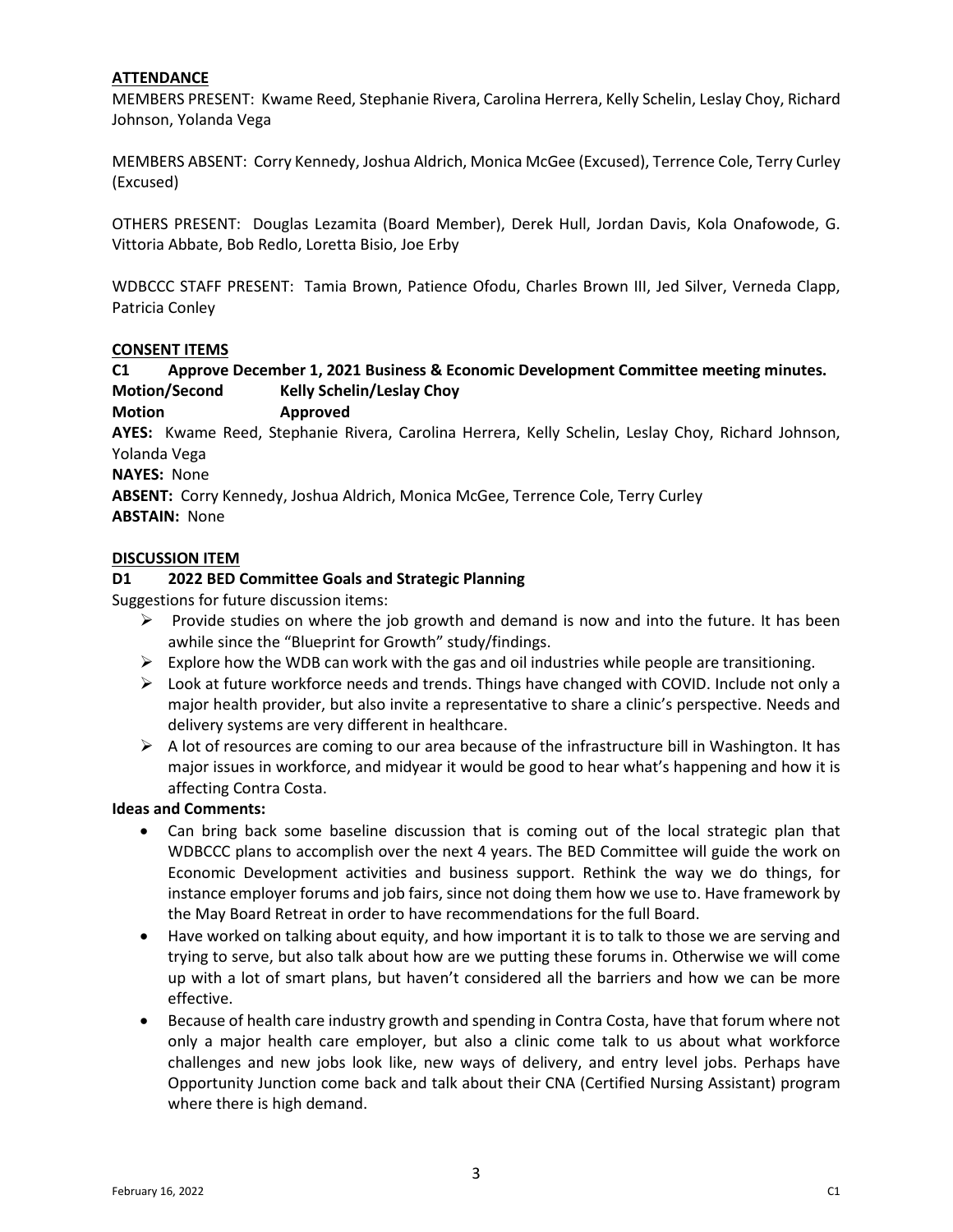- WDBCCC has invested in some work with CCEP (Contra Costa Economic Partnership) to do some analysis in health care and bring in the perspective of both the clinics and larger organizations. Kristin Connelly or her staff will be presenting at the April BED meeting.
- Also with the Good Jobs Challenge that WDBCCC has applied for with the Bay area regional partners, WDBCCC will be focused on the health care part of that grant if it comes through.
- Mt. Diablo Unified School District K-12 adult education, in partnership with community colleges through their Regional Consortia working with 71 consortia statewide, are on the ETPL (Educational Training Provider List) for Career Technical Education Programs. Mt. Diablo has the first public/private partnership for CNAs established in 2018. Their group Health Careers Pathway would be glad to present the model and its components. They have had 90-100% employment placement that quickly leads to higher paying jobs.
- Prioritize the suggestions above and be prepared for funding. WDBCCC is in alignment with the funding that is coming down the pipeline. There can be an information item on the next agenda to talk about how WDBCCC is proactively going after funds.
- Would like to see Lifelong or La Clinica present at the next meeting. Patience will work with Stephanie to bring them.

## **CO-CHAIRS REPORT**

• A meeting reminder will be sent the day before or the day of the meeting.

## **THE MEETING ADJOURNED AT 4:30 PM**

Respectfully Submitted, Patricia Conley, Business Services Representative

/pc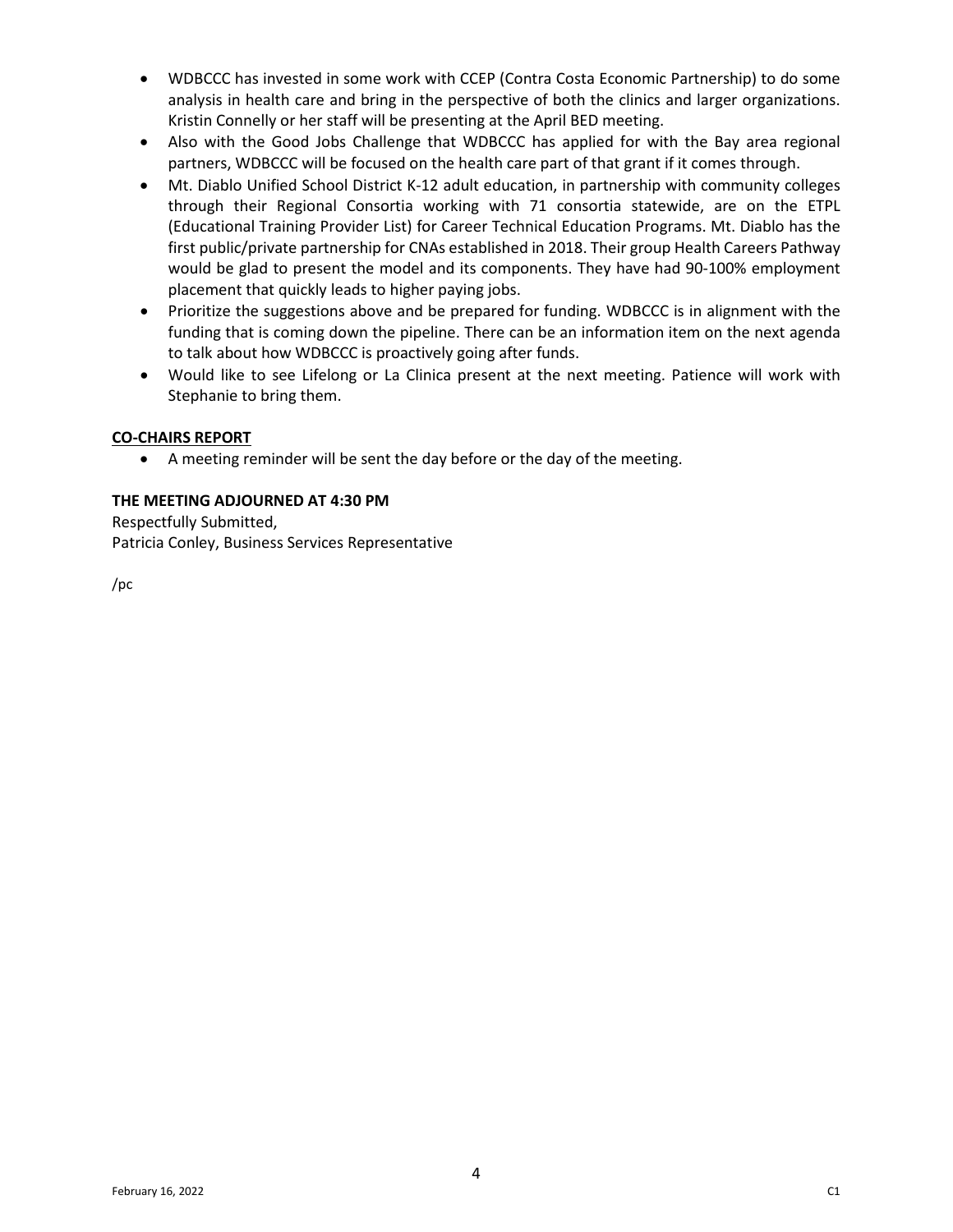

| <b>DATE:</b> | June 1, 2022                                         |
|--------------|------------------------------------------------------|
| TO:          | <b>Business &amp; Economic Development Committee</b> |
| FROM:        | Patience Ofodu, Workforce Services Specialist        |
| RE:          | New East Bay Small Business Development Center       |

## **Vincent McCoy, Director**

*This presentation is from the new Director of East Bay SBDC, Vincent McCoy. He has a Master's in Business Administration and Finance, and Marketing Degree from Northeastern University. Vincent supports small and emerging businesses with strategies for company growth, marketing, and management. Prior to joining East Bay SBDC, he served as director of the Inland Empire SBDC and provided instruction in the Center for Entrepreneurship.* 

# East Bay SBDC is focused on a big impact on our local communities

East Bay SBDC is part of the greater NorCal SBDC network which supports local entrepreneurs and small businesses with the tools and insights to start, grow, and pivot their businesses. East Bay SBDC meets small businesses where they are to give them the confidence and access to the resources, expertise, and access to capital they need to realize their dreams.

**Planning** to get started or to grow your business, we can help chart a course. We'll help you define objectives and create an action plan.

**Get Funded** - our consultants can provide guidance in reviewing your financing opportunities and introducing you to our network with more than 100 funding institutions.

**Start Your Business**- turn your idea into a business. We'll help you navigate every aspect of starting a business and chart a path towards realizing your dream.

**Marketing experts** will help you understand your customers, what they need and how you can reach them with proven experience across both B2B and B2C markets.

**Financial assistance** to create efficiency to improve your margins, and keeping a healthy cash flow.

**Management** from finding efficiencies and assessing new technologies to analyzing inventory management and developing new systems, we are ready to help.

**Business growth** through your workforce and footprint — to expand your product line and profit margins, SBDC will help your business evolve and stay competitive.

**Business transition** - SBDC can help you create a thorough plan to transfer ownership, sell, or close your business with qualified advice to tie up loose ends.





**EAST BAY** 

For any questions, please contact Patience Ofodu, Business Services Manager at 925-671-4515 or email at [pofodu@ehsd.cccounty.us](mailto:pofodu@ehsd.cccounty.us)

P1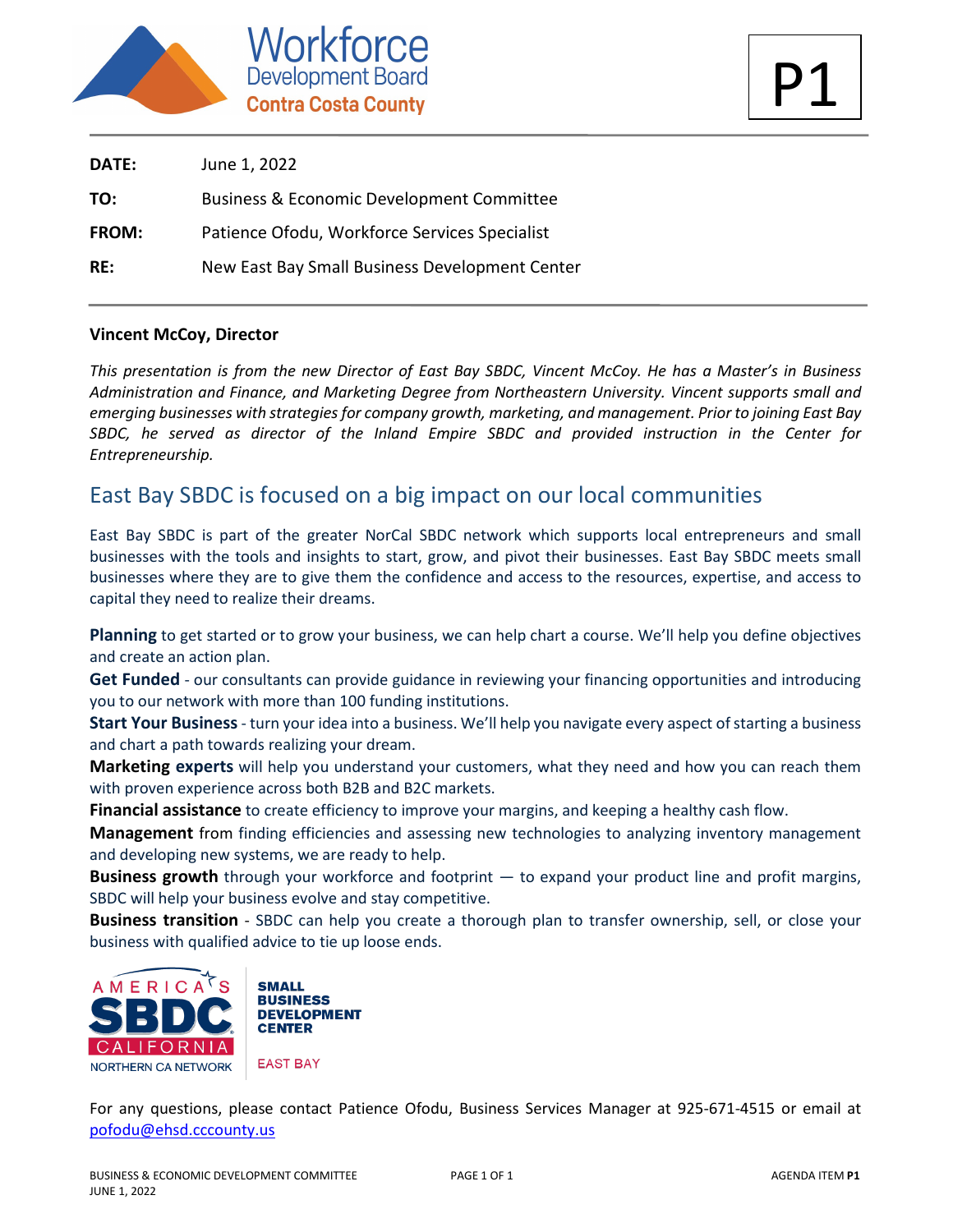

| <b>DATE:</b> | June 1, 2022                              |
|--------------|-------------------------------------------|
| TO:          | <b>BED Committee</b>                      |
| <b>FROM:</b> | Patience Ofodu, Business Services Manager |
| RE:          | <b>Full Board Retreat Debrief</b>         |

The committee members will hear the debrief of the Full Board Retreat and the suggested ideas to achieve the strategic goals from Board Chair Yolanda Vega and continue the discussion.

## **BACKGROUND**

The WDBCCC will pursue economic growth by supporting local businesses, employers, and community-based organizations to help them thrive and grow through these activities:

- A. Create community resource centers that support all businesses with an emphasis on minority-owned and micro businesses to gain greater access to appropriate resources;
- B. Proactively work with all partners (including EDD, CBOs, etc.) to respond to the needs of the community accordingly and appropriately;
- C. Encourage diversity, equity, and inclusion in all outreach and resource sharing with local businesses and organizations;
- D. Invest in analyzing and identifying the skill needs (occupations) of high-demand industries and optimize investments in these skills and occupations; and
- E. Develop and expand relationships to leverage knowledge and resources.

## **CURRENT SITUATION**

The Workforce Development Board had its annual retreat on May 12, 2022. The Board discussed strategies and recommended priorities, to align with the WDB's 2021-2024 Local Plan. Two of the strategies presented by the BED Committee were:

- Create community resource centers that support all businesses with an emphasis on minority-owned and micro businesses to gain greater access to appropriate resources.
- Encourage diversity, equity, and inclusion in all outreach and resource sharing with local businesses and organizations.

The primary objective of the Business & Economic Development (BED) Committee is to meet the workforce needs of high-demand sectors of the local and regional economies. The Committee advises and influences the direction and implementation of business services strategies as outlined in the WDB 2021-2024 Strategic Plan. The WDB and the BED Committee support convening and networking functions that draw together a broad spectrum of stakeholders that contribute to the local economy's health and prepare residents for effective participation in the workforce. These include local and regional businesses, economic development experts and organizations, public agencies, education, labor, and community-based organizations.

## **ATTACHMENTS**

## **D1a:** Full Board Retreat Agenda

For any questions, please contact Patience Ofodu, Business Services Manager at 925-671-4515 or email at [pofodu@ehsd.cccounty.us](mailto:pofodu@ehsd.cccounty.us)